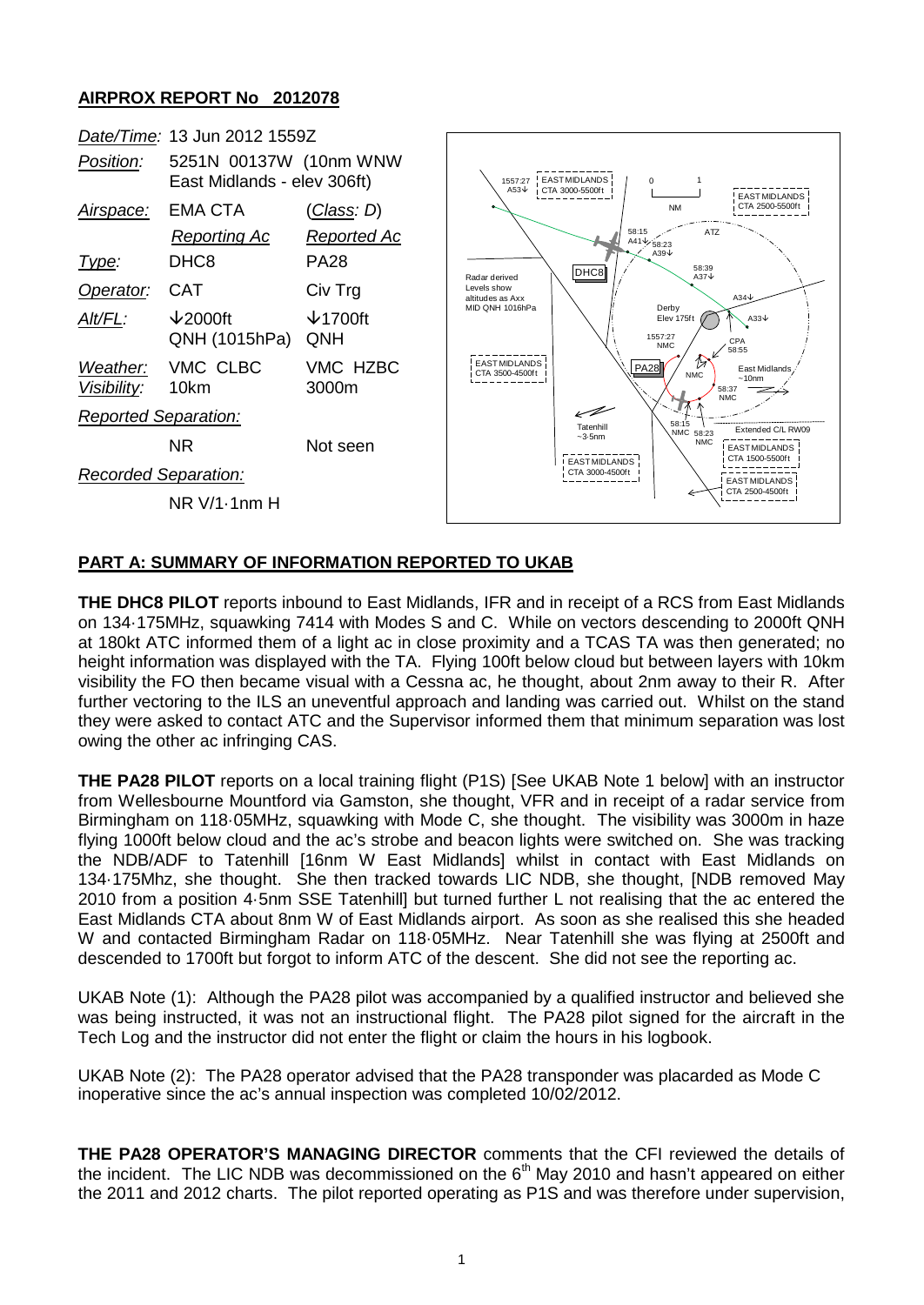he thought. The pilot holds an IMC rating so may have been getting additional instruction; however, the standard of airmanship was very poor. It appears that this was a very badly planned flight probably as a result of an outdated chart. Later a meeting was held with the pilot and instructor and appropriate action has been taken. The company are very focussed in providing the highest level of training to students and ongoing support to club members, who hold PPLs and safety is an absolute priority.

**THE EAST MIDLANDS RADAR 1 CONTROLLER** reports operating as a mentor to a trainee as the DHC8 was being vectored for a straight-in approach for RW09 from the NW. A 7000 squawk with NMC was observed manoeuvring to the W of East Midlands and it was believed to be below the CTA, the base level of which is 1500ft. No RT call was received from this flight and no ac were thought to be lost in the vicinity. The DHC8 was descended to 2000ft and was placed on a heading to intercept the ILS. The 7000 squawk changed to a Birmingham code of 0401 still with NMC so the controller requested TI from Birmingham. The ac's c/s was given, the PA28, and that it was believed to be at 2500ft. The Birmingham Radar controller, on observing the position of the ac, instructed the flight to vacate East Midlands' airspace to the W and transferred the ac to East Midlands' frequency. Once the level of the 0401 traffic was established it was called to the DHC8 flight and the crew became visual with the ac; they were passing abeam the PA28 by 0·25nm at 3300ft descending to 2000ft. The DHC8 crew had the PA28 on TCAS as proximate traffic and then a TA but did not query this on the frequency. The PA28 pilot was unaware of being within East Midlands CAS when calling Birmingham and both the pilot and Birmingham ATC had difficulties in hearing each other, possibly due to their range.

**ATSI** reports that the Airprox occurred at 1558:55 UTC, 10nm WNW of East Midlands Airport, within the East Midlands Control Area CTA-5, Class D airspace, which extends from an altitude of 1500ft to an altitude of 5500ft.

The DHC8 was inbound to East Midlands Airport, operating IFR from Belfast City and in receipt of a RCS from East Midlands Radar. The PA28 was operating VFR on a local flight from Wellesbourne Mountford and was in receipt of a BS from Birmingham Radar.

CAA ATSI had access to RT recording of East Midlands Approach and Birmingham Approach; area radar recordings; written reports from both pilots and both controllers. The QNH used by the radar system was the same as the East Midlands QNH, 1017hPa.

The METARS for East Midlands and Birmingham Airports are provided: EGNX 131550Z 07008KT 9999 FEW020 13/09 Q1017= and EGBB 131550Z 17005KT 130V200 9999 FEW045 16/07 Q1016=

At 1553:23, the DHC8 flight contacted East Midlands Radar in the descent to FL80, in receipt of information 'Q'. The controller asked the DHC8 crew to squawk ident and advised of vectors for the ILS RW09, new information 'R' with no significant changes from 'Q' and 32nm from touchdown. The DHC8 was given further descent to 6000ft on a new QNH, 1017.

At 1555:18, the DHC8 was 24·6nm NW of East Midlands Airport. The PA28 was squawking 7000, with NMC, 10·5nm SW of East Midlands and crossing the lateral boundary of the East Midlands CTA-5 (base 1500ft), on a NE'ly track.

At 1555:20, the DHC8 flight was placed on a heading of 115° to take the ac around gliding activity on the extended approach to RW09. At 1555:52, the DHC8 crew was advised 22nm from touchdown and given descent to 5000ft.

At 1556:52, the PA28 pilot contacted Birmingham Radar requesting zone transit. The Birmingham controller instructed the PA28 to squawk 0401 and to standby for transit. The PA28 was 9·5nm W of East Midlands Airport, within the lateral confines of CTA-5. The PA28 was observed to take up a LH orbit.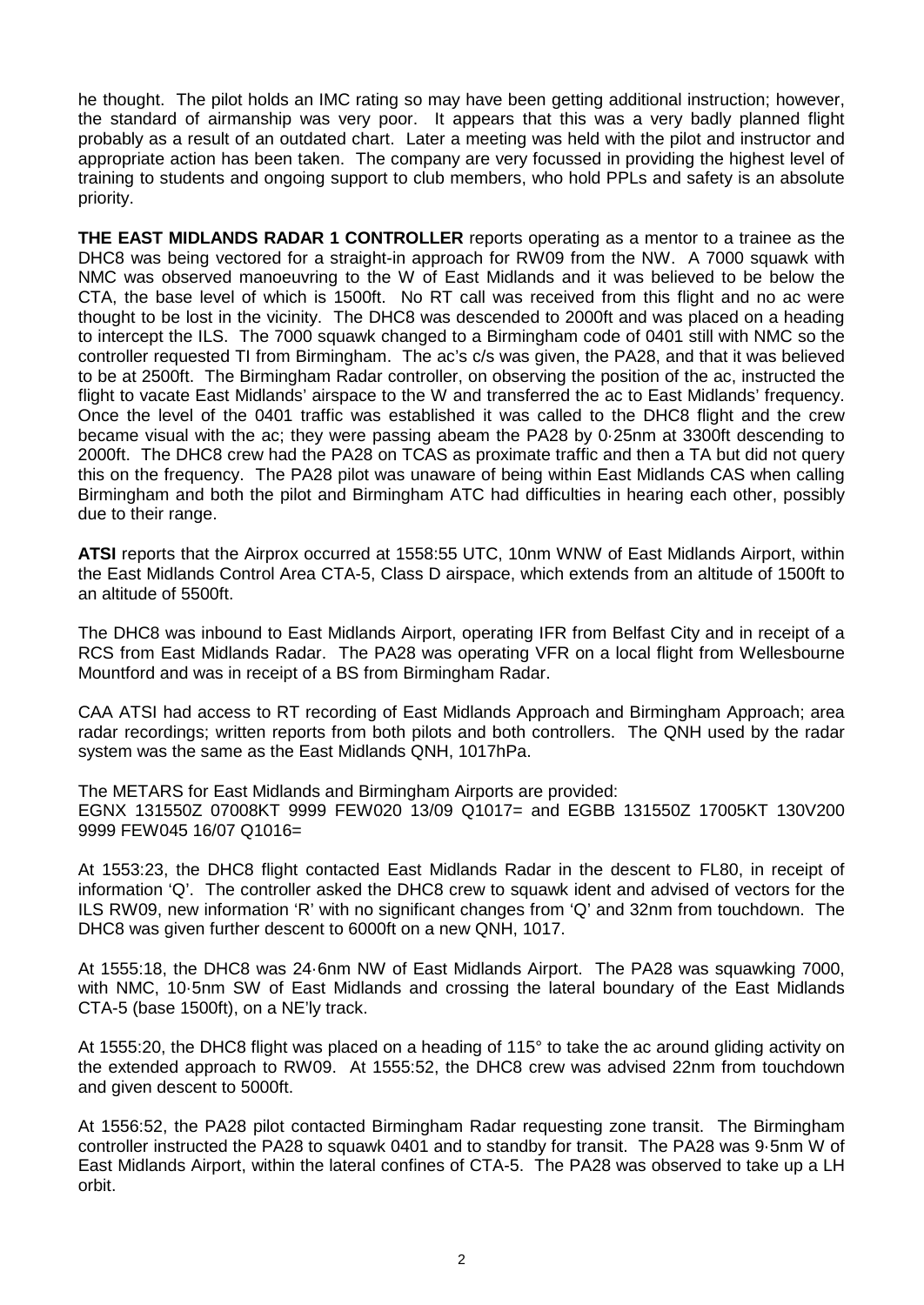At 1556:56, the DHC8 crew was advised 17nm from touchdown, descended to 4000ft and shortly afterwards was given further descent to 3000ft.

At 1557:27, the squawk of the PA28 was observed to change to the Birmingham code 0401, as the PA28 continued in the LH orbit leaving and then re-entering the lateral confines of CTA-5.

At 1558:14, the DHC8 was turned R heading 130° to report LOC established and descended to 2000ft.

The East Midlands controller reported observing the unknown ac change squawk from the 7000 to 0401 and asked the Radar 2 controller to obtain altitude information on this ac from Birmingham Radar.

At 1558:20, the Birmingham controller asked the PA28 pilot, *"Report your altitude"* and there was no response.

At 1558:23, radar recording shows the distance between the 2 ac was 3·2nm. The DHC8 was indicating an altitude of 3900ft and the PA28 was not indicating Mode C level reporting.

At 1558:30, the Birmingham controller transmitted, *"(PA28 c/s) you're inside er you're very close to East Midlands I suggest you give them a call on one three four decimal one seven five"* and again there was no response.

At 1558:42, the Birmingham controller called again, *"(PA28 c/s) Birmingham"* and the pilot replied, *"(PA28 c/s)."* The distance between the 2 ac was 2·1nm, with the DHC8 at 3700ft and the PA28, without Mode C level reporting, in the LH orbit towards the DHC8. The controller responded, *"(PA28 c/s) what is your altitude."* The PA28 pilot replied, at 1558:55, *"Two thousand five hundred feet."*

The East Midlands controller then became aware of the PA28 level (2500ft) and at 1558:56, transmitted, *"(DHC8 c/s) I may have traffic just passing behind you at the moment possibly two thousand five hundred feet er it's unverified."* The DHC8 pilot responded, *"er we're visual er (DHC8 c/s)."*

At 1558:55, the 2 ac passed abeam on reciprocal tracks at a range of 1·1nm (CPA). The DHC8 was at an altitude of 3400ft and the PA28 was passing through a heading of 300° without Mode C level reporting. The PA28 continued the L turn leaving and then re-entering the confines of CTA-5.

At 1559:12, the Birmingham controller transmitted, *"(PA28 c/s) route to the west you're inside East Midlands airspace they have traffic just er passing you now three thousand feet in the descent call East Midlands on one three four decimal one seven five.*"

At 1600:10, the DHC8 crew reported established on the LOC and was cleared for descent on the GP and transferred to the Tower on 124·0MHz.

At 1600:25, the PA28 pilot contacted East Midlands Radar on transfer by Birmingham and was instructed to squawk 4552. At this point the SSR code is lost from the area radar recording and the PA28 is shown as a primary only contact. The PA28 was observed to make a R turn tracking SW, leaving the lateral boundary of CTA-5 at 1601:14, crossing into the lateral confines of CTA-13 (base 2500ft).

At 1602:57, the PA28 pilot reported routeing to Derby and then to Wellesbourne Mountford. The East Midlands controller responded, *"(PA28 c/s) you gonna no further east of your present position er you're just at two and half thousand feet inside our zone just."* The PA28 pilot read-back*, "two thousand er feet (PA28 c/s)"* and *"(PA28 c/s) we are heading er two seven zero ?????"*

At 1603:52, the East Midlands controller advised the PA28 pilot that transmissions were very weak and asked for confirmation that the PA28 was heading W. The PA28 pilot was subsequently asked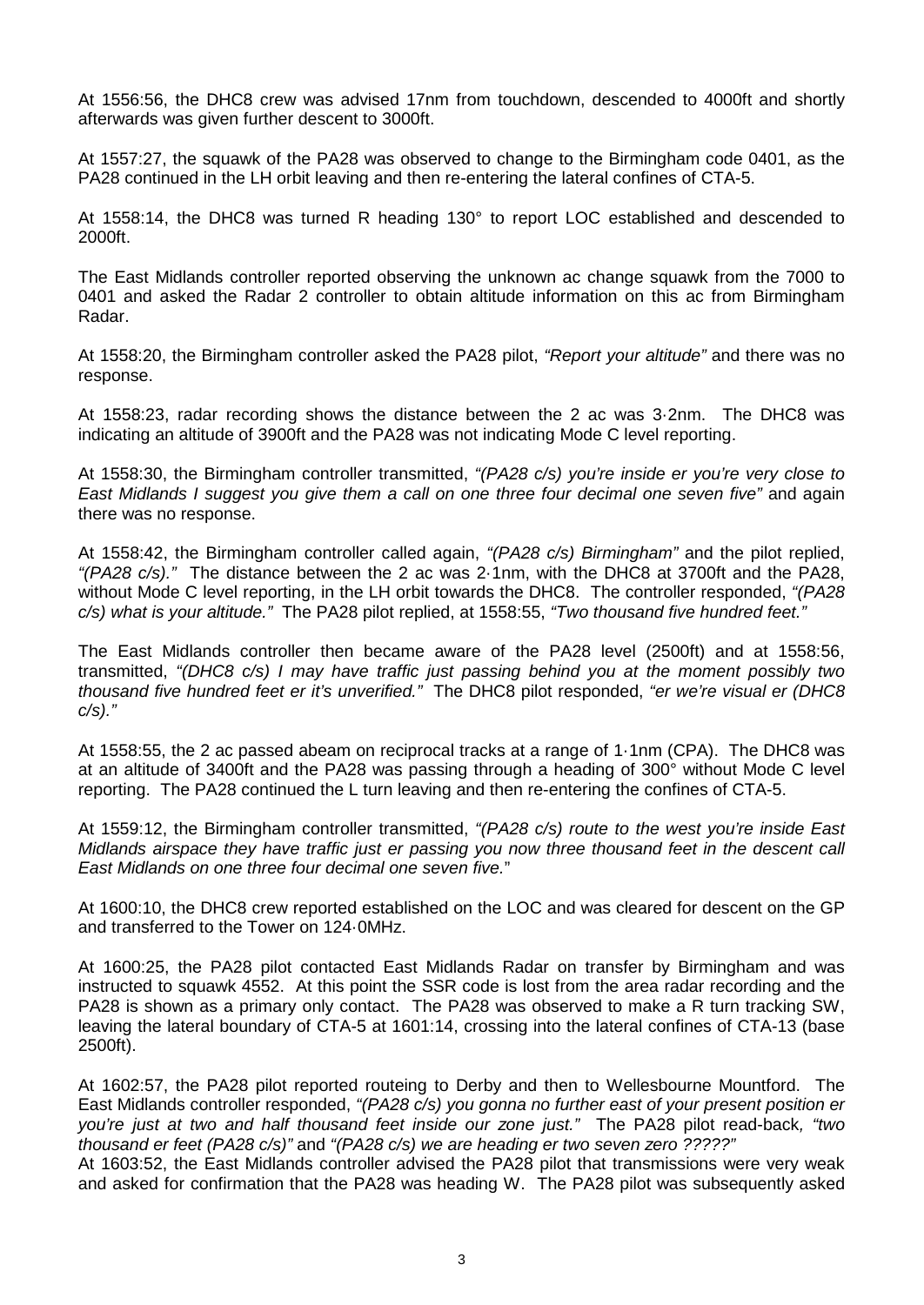to squawk 7000 and transferred to en-route. The PA28 pilot reported changing to Birmingham on 118·05MHz.

The PA28 pilot's written report indicated that the pilot was unaware that the ac was inside the East Midlands CAS.

The DHC8 was inside CAS and in receipt of a RCS from the East Midlands Radar controller. The Manual of Air Traffic Services (MATS) Part 1, Section 1, Chapter 5, Page 12, paragraph 13.1.4, states:

'…aircraft operating in controlled airspace are deemed to be separated from unknown aircraft in adjoining uncontrolled airspace...'

and paragraph 15.1 and 15.2 state:

'A position symbol which cannot be associated with an aircraft known by the controller to be operating within the airspace concerned shall be considered to represent an unknown aircraft.

The action to be taken by controllers when they observe an unknown aircraft, which they consider to be in unsafe proximity to traffic under their control, in various types of airspace is as follows:

Class D: If radar derived, or other information, indicates that an aircraft is making an unauthorised penetration of the airspace, is lost, or has experienced radio failure:

IFR flights shall be given avoiding action and traffic information shall be passed.'

The unknown traffic (PA28) was shown on radar without Mode C level reporting and there was no radar derived or other information to indicate that this contact had entered CAS. Both East Midlands and Birmingham Radar controllers could reasonably have expected the unknown 7000 squawk, without any Mode C level reporting, to be below the base of CAS.

Ten seconds before the CPA occurred the pilot reported at 2500ft. The Birmingham Radar controller then advised the PA28 pilot that he was inside CAS, gave TI and instructed the pilot to route W and to contact East Midlands.

The East Midlands controller, having observed the squawk change to Birmingham 0401, asked the Radar 2 controller to make contact with Birmingham, requesting altitude information. This became apparent as the Airprox occurred and the East Midlands Radar controller passed TI to the DHC8 as the 2 ac passed abeam.

For a VFR flight entering Class D controlled airspace, the ANO RoA, Rule 29 (1) states:

'Subject to Rule 31, before an aircraft flies within Class B, Class C or Class D airspace during the notified hours of watch of the appropriate air traffic control unit, the commander of the aircraft shall:

(a) cause to be communicated to the appropriate air traffic control unit a flight plan which

- complies with paragraphs (2) and (3) (as appropriate); and
- (b) obtain an air traffic control clearance to fly within that airspace.'

The Airprox occurred as a result of the PA28 entering CAS without a clearance.

There was no radar derived or other information to indicate that the unknown traffic (PA28) had entered CAS and the controllers at Birmingham and East Midlands regarded the unknown contact as being outside CAS, below the base of East Midlands CTA-5.

It only became apparent that the PA28 was in CAS as the Airprox occurred and both controllers passed TI to their respective ac.